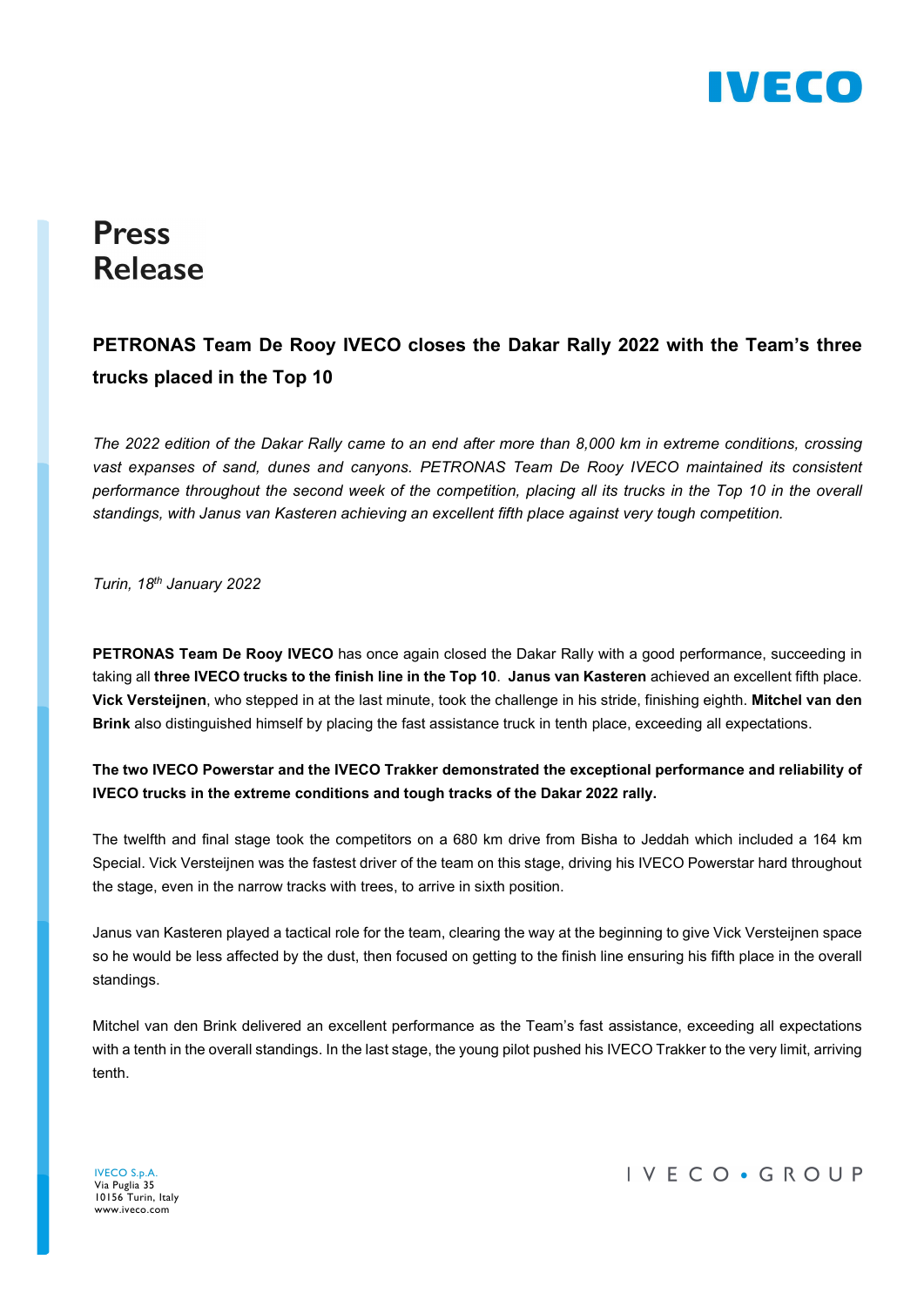

The team left Saudi Arabia to return to the Netherlands in high spirits, happy with the results achieved in the Dakar 2022 and are ready for the next challenge.

#### OVERALL STANDINGS

- 1. Dmitry Sotnikov (Kamaz)
- 2. Eduard Nikolaev (Kamaz)
- 3. Anton Shibalov (Kamaz)
- 5. JANUS VAN KASTEREN (Petronas Team De Rooy IVECO)
- 8. VICK VERSTEIJNEN (Petronas Team De Rooy IVECO)
- 10. MITCHEL VAN DEN BRINK (Petronas Team De Rooy IVECO)

IVECO CREWS

#504 PETRONAS Team De Rooy IVECO: Janus van Kasteren (NLD)), Marcel Snijders (NLD), Darek Rodewald (POL

#515 PETRONAS Team De Rooy IVECO: Vick Versteijnen (NLD), Teun van Dal (NLD), Randy Smits (NLD)

#524 PETRONAS Team De Rooy IVECO: Mitchel van den Brink (NLD), Rijk Mouw (NLD), Bert Donkelaar (NLD)

### IVECO · GROUP